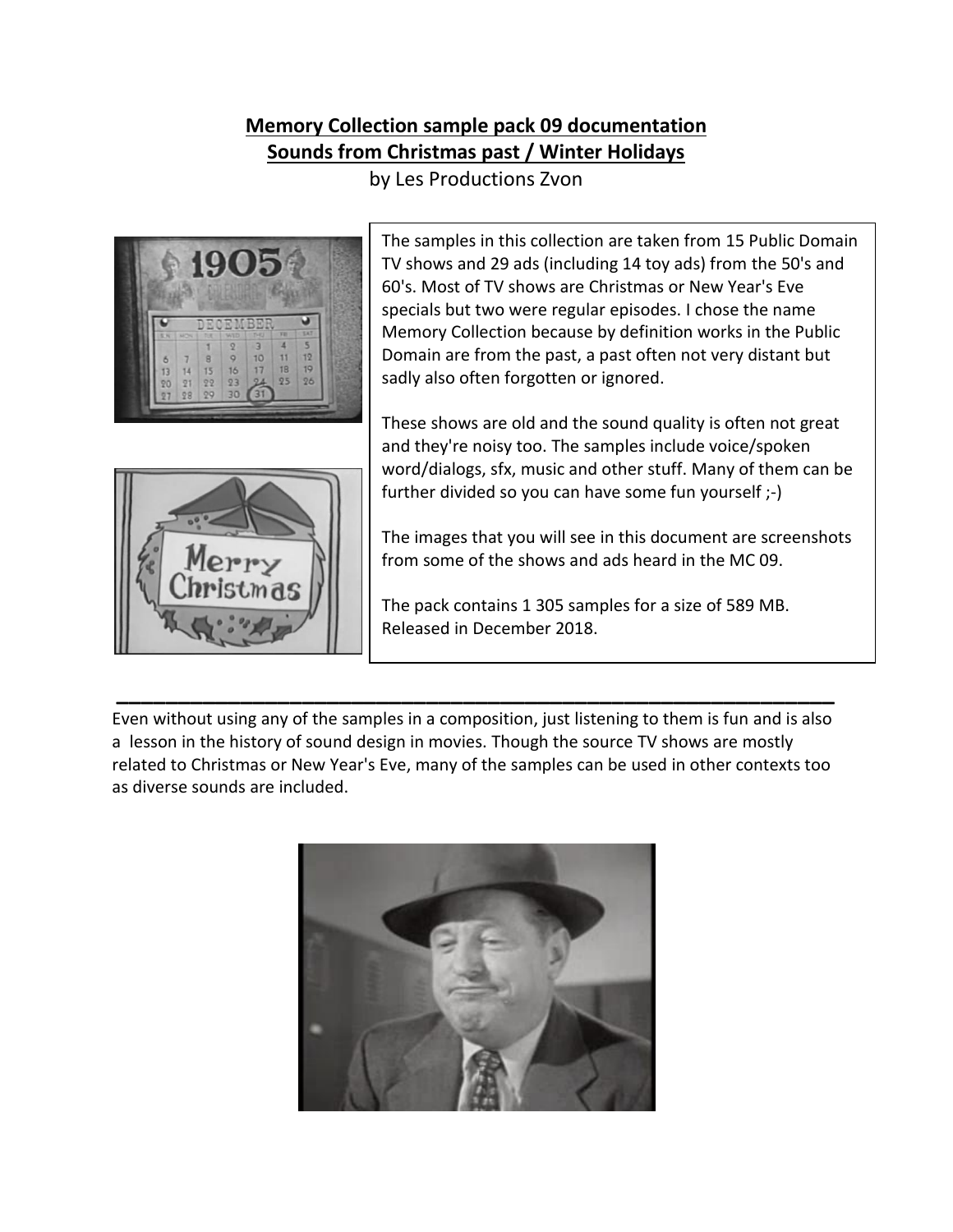

The collection is divided in 5 folders: FX - sound effects, foleys, various noises Music Speech Female\_Kids Speech Male Hybrids - in this folder, are regrouped samples that feature 2 or more sounds of the 4 above folders. For instance someone speaking with some background noise and/or music, or music with background sfx.

## **Number of samples by folder.**

| <b>FX</b>     | 99      | 22 MB  |
|---------------|---------|--------|
| Hybrids       | 327     | 174 MB |
| <b>Music</b>  | 193     | 222 MB |
| Speech Female | 235     | 56 MB  |
| Speech Male   | 451     | 113 MB |
|               |         |        |
| Total         | 1 3 0 5 |        |

Please note that there are some exceptions in this categorization. When one sound element, for instance music, really dominates the others, a sample may then have been sorted in the music folder even if there's a voice (not singing) or sfx in it.

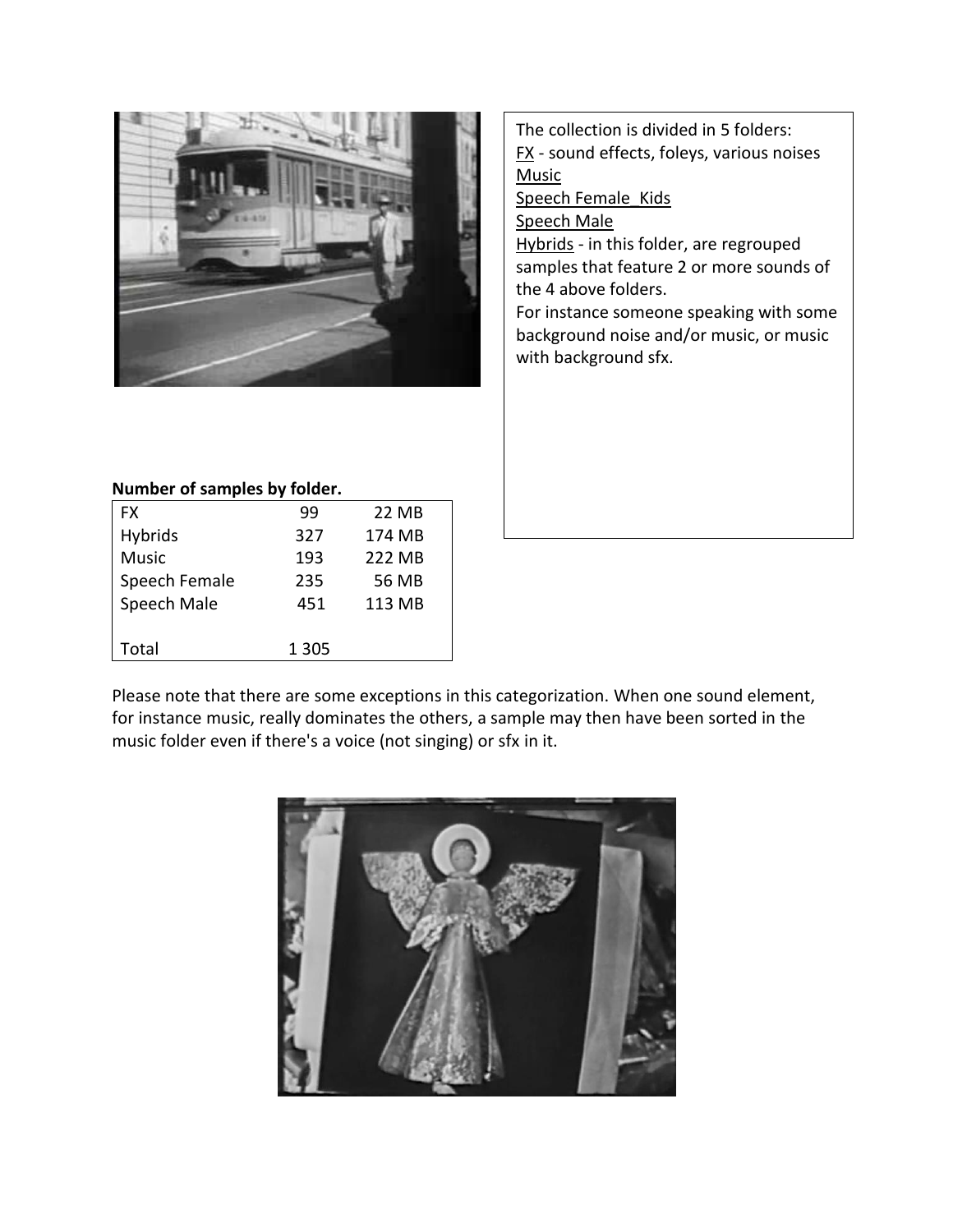## **\_\_\_\_\_\_\_\_\_\_\_\_\_\_\_\_\_\_\_\_\_\_\_\_\_\_\_\_\_\_\_\_\_\_\_\_\_\_\_\_\_\_\_\_\_\_\_\_\_\_\_\_\_\_\_\_\_\_ About the naming convention used**

Samples from the TV shows have names beginning with two capital letters followed by an underscore and numbers. The capital letters indicate the specific source show, for instance all the samples beginning with DA are from the same show. When I have used two episodes of a specific show, these two letters are followed by the number 1 or the number 2, for instance BA1 for the first episode and BA2 for the second one.

The numbers indicate the order in which the samples appeared in the ad or show. Sometimes the numbers are followed by a lowercase letter, this indicates that the samples are part of, or were originally, a longer sample. Like in this example: aRH2\_008\_healthy shine.wav, aRH2\_008a\_brass hit.wav.

As in the example above, samples from the TV ads have three letters at the beginning of their names. A lowercase precedes the two capital letters, either "a" for the general ads or a "t" for the toy ads.

Following this sequence of letters and numbers is the actual name of the sample, like "applause" that describes the sound. In the case of the Speech samples, the name refers to the words that are actually said, for instance "Merry Christmas" or in the case of longer samples it will list some of the keywords.

Names ending with NR2 indicates a sample processed with different noise reduction settings, so a sample may have 2 versions. Name ending by "X" are the trimmed version of the original sample, these are mainly used in the demo.

**\_\_\_\_\_\_\_\_\_\_\_\_\_\_\_\_\_\_\_\_\_\_\_\_\_\_\_\_\_\_\_\_\_\_\_\_\_\_\_\_\_\_\_\_\_\_\_\_\_\_\_\_\_\_\_\_\_\_**

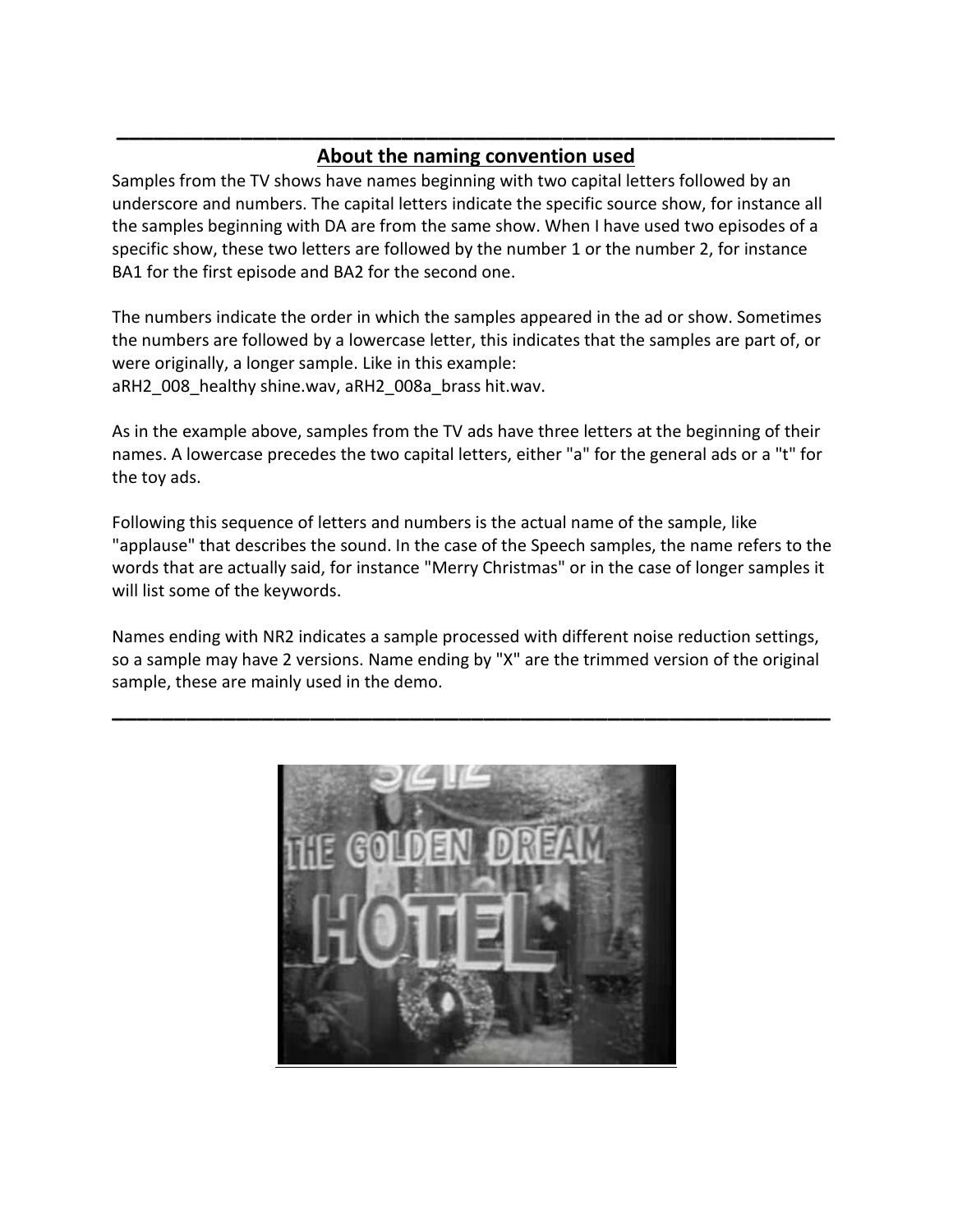## **Tips to get the most of it**

- Chop up the samples. As stated earlier, there are 1 305 samples but many more can be created by simply further splitting them. I did split myself a few samples but often I've kept the interesting samples complete in order to keep their natural flow. Also within these longer sentences/samples, there are many interesting bits and I think that it's best to let users decide the ones they want as they may not be the same for everyone or for every project.



- Try different fade outs. When editing the samples, it was not always obvious how each one should end, especially the speech samples. What I mean is that sometimes sentences would end on a hard sound, either a plosive or maybe the result of the audio degradation of the source, different fade outs worked but none were definitive to my ears or the original could be interesting too. In those cases, I left the sample as it was to let users treat it as they wish, because things that I have left can be processed or taken out but things taken out cannot be put back.

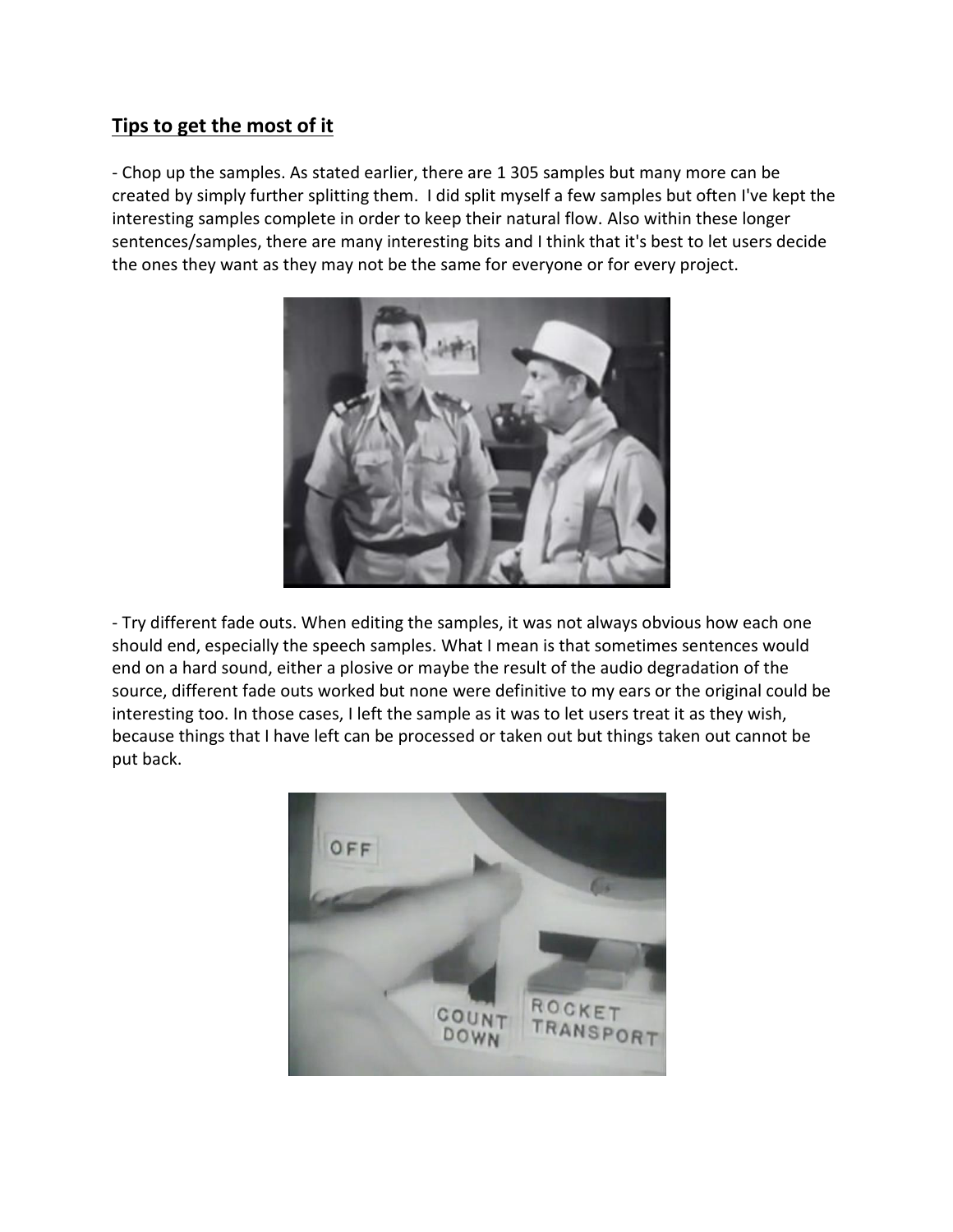- Generally speaking, these samples are not pristine audio because they are old and sometimes poor recordings that suffered from the passing of time, the quality (or lack of it) of the digital copy I had and/or the trade off between noise and audio restoration artifacts. I did include some samples even if I was not really satisfied with their sound quality because I thought they were fun or useful anyway. Audio imperfections may show less or be hidden when samples are not used in isolation, or the imperfections may be desirable in some contexts.



- Process the samples, EQ, filters, compression and whatever you fancy. Stretch them, repitch them!



- 87 KB = 1 second of audio

- Two lists of the samples in the MC 09 are included with this download. One list by folder content and the other is an alphabetical list. The lists are in both text (txt) and spreadsheet (xls) formats. These can be useful to find samples that may inspire you.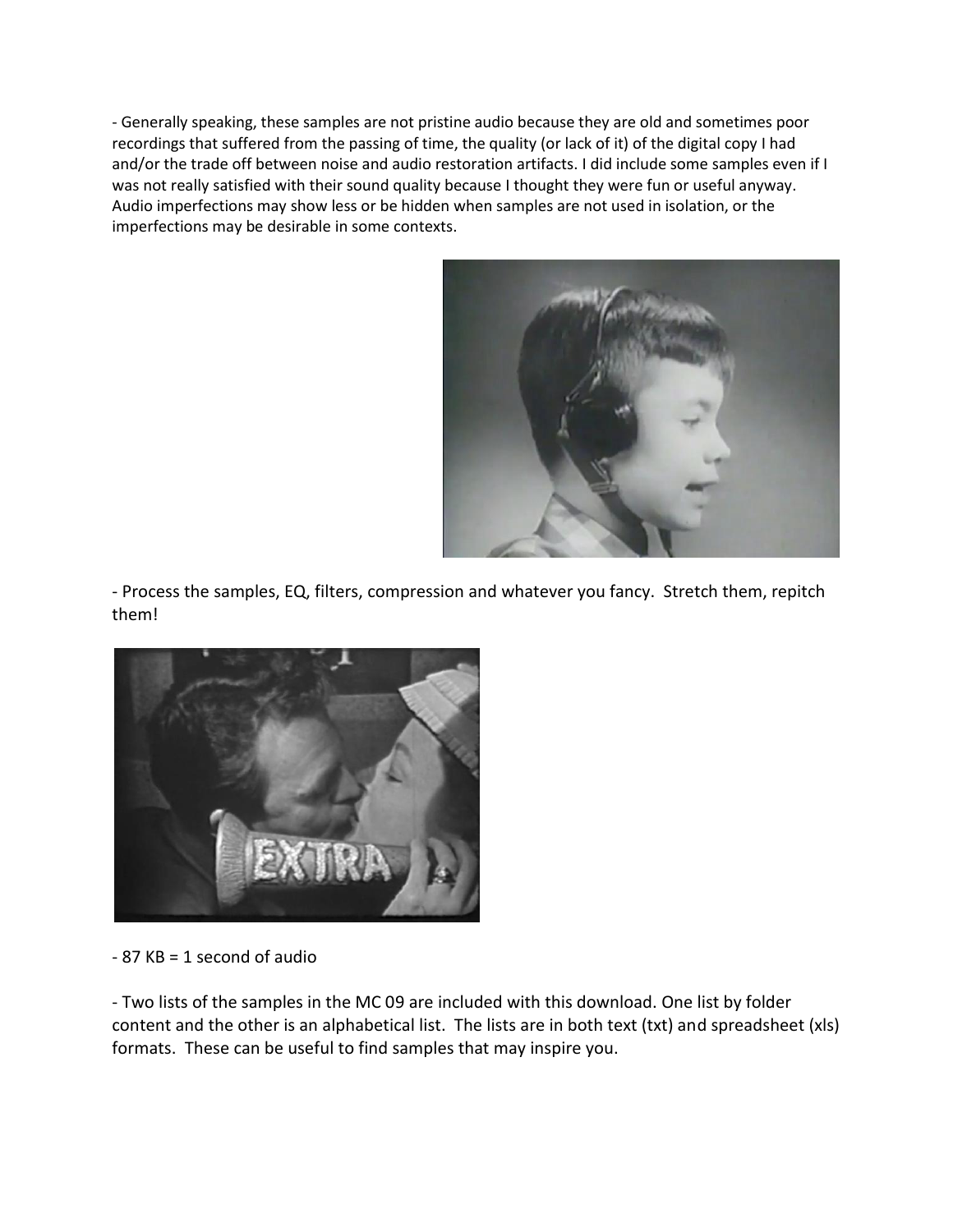This sample pack can be used royalty-free in any piece of music.

Even though all the source videos are in the Public Domain and can be freely obtained , these samples are not free. I ask you to respect the long and hard work that was required to create them and to not sell or distribute in any way the samples, even in modified or edited form, without my authorization.

**\_\_\_\_\_\_\_\_\_\_\_\_\_\_\_\_\_\_\_\_\_\_\_\_\_\_\_\_\_\_\_\_\_\_\_\_\_\_\_\_\_\_\_\_\_\_\_\_\_\_\_\_\_\_\_\_\_\_**

If you do want to include and distribute some of the samples of this collection in your own projects, like with an instrument/sampler/rompler or in another sample pack, do not hesitate to contact me. We can then work out an agreement beneficial to both of us.

**\_\_\_\_\_\_\_\_\_\_\_\_\_\_\_\_\_\_\_\_\_\_\_\_\_\_\_\_\_\_\_\_\_\_\_\_\_\_\_\_\_\_\_\_\_\_\_\_\_\_\_\_\_\_\_\_\_\_**

Disclaimer:

All products, sample sets and software from Les Productions Zvon are provided as is. Les Productions Zvon do not guarantee in any way that they will meet your requirements. Les Productions Zvon shall not be liable for any damages whatsoever due to the use or resulting from the use or inability to use their products.

Under no circumstances shall Les Productions Zvon be liable to you or any other person for any direct, indirect, special, incidental or consequential damages of any character including, without being limited to, damages for loss of profit or goodwill, work stoppage, computer failure or malfunction, damage to hearing, damage of speakers and headphones or any and all other health and commercial damages or losses occasioned by the use or inability to use their products.

**\_\_\_\_\_\_\_\_\_\_\_\_\_\_\_\_\_\_\_\_\_\_\_\_\_\_\_\_\_\_\_\_\_\_\_\_\_\_\_\_\_\_\_\_\_\_\_\_\_\_\_\_\_\_\_\_\_\_**

By using the product you accept all the above.

Zvon

Visit our website for more sample sets.

Don't forget to also try the Memory Collection Sample Packs 01 to 08.

email: info@lesproductionszvon.com

Web site: http://www.lesproductionszvon.com

Forum: http://www.kvraudio.com/forum/viewforum.php?f=58

Twitter: http://twitter.com/ProductionsZvon